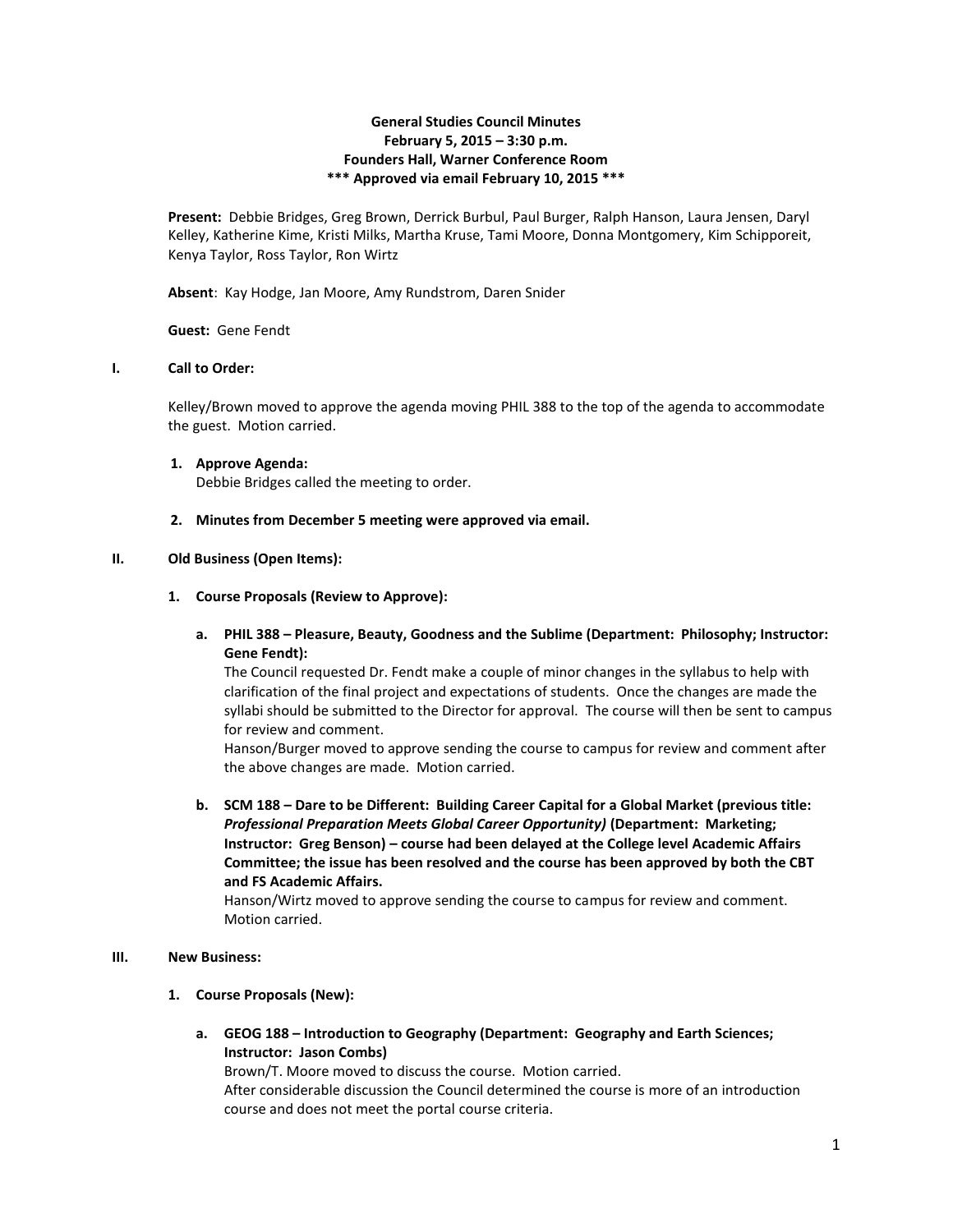Hanson/Brown moved to return the course for reconceptualization. Motion carried.

#### **2. Submission Procedures for Capstone Course – Proposed Revision of Language:**

Brown provided the Council with a copy of proposed changes to the language for the documents outlining the submission process for GS courses available on the website. After limited discussion, the Council suggested changing the word "valid" to "recognized" in the language. Burger/Wirtz moved to approve the word change. Motion carried.

The following statement will be added in the appropriate place on all forms requiring the submission of a syllabus (new language in bold):

*Attach a copy of the syllabus for the proposed course. Submitted syllabi should be as complete as possible, much like the syllabus the instructor is using in their existing classes.*

For the document outlining the development of and submission of a new Capstone course, the following language will be used (new language in bold):

*The Capstone is an interdisciplinary experience that culminates the students General Studies experience. In this course, learners apply all the knowledge, cognitive abilities, and communication skills they have gained from General Studies in designing and completing an original project or paper. A Capstone course integrates at least two different academic disciplines – that of the instructor plus at least one other not closely related discipline. The disciplines do not need to represent existing majors, minors, or programs of study currently offered at UNK as long as the disciplines are recognized disciplines.*

#### **3. Assessment and GS Program:**

#### **a. Democracy Instrument and Rubric:**

Kelley discussed with the Council a proposed change in the current instrument used to assess Democracy in Perspective courses. Kelley noted that the current instrument is difficult to use when measuring Learning Outcome #2; as a result, Kelley introduced an alternative instrument to be considered.

Wirtz/Kruse moved to approve adding Kelley's suggested assessment. Motion carried with one abstention.

*Democracy Assessment (Learning Outcomes 1 and 2)*

*Democracy is a beautiful idea—government by and for the people. Democracy promises us the freedom to exercise our highest capacities while it protects us from our own worst tendencies. In democracy as it ought to be, all adults are free to chime in, to join the conversation on how they should arrange their life together. And no one is left fee to enjoy the unchecked power that leads to arrogance and abuse. (Paul Woodruff, 2005, First Democracy, p. 3)*

*Democracy is a principle, a process, and a structure. Democracy is an unfolding process in which citizens collectively face challenges whereby democracy can improve or regress. Since change is a central characteristic of democracy, it varies by time and place.*